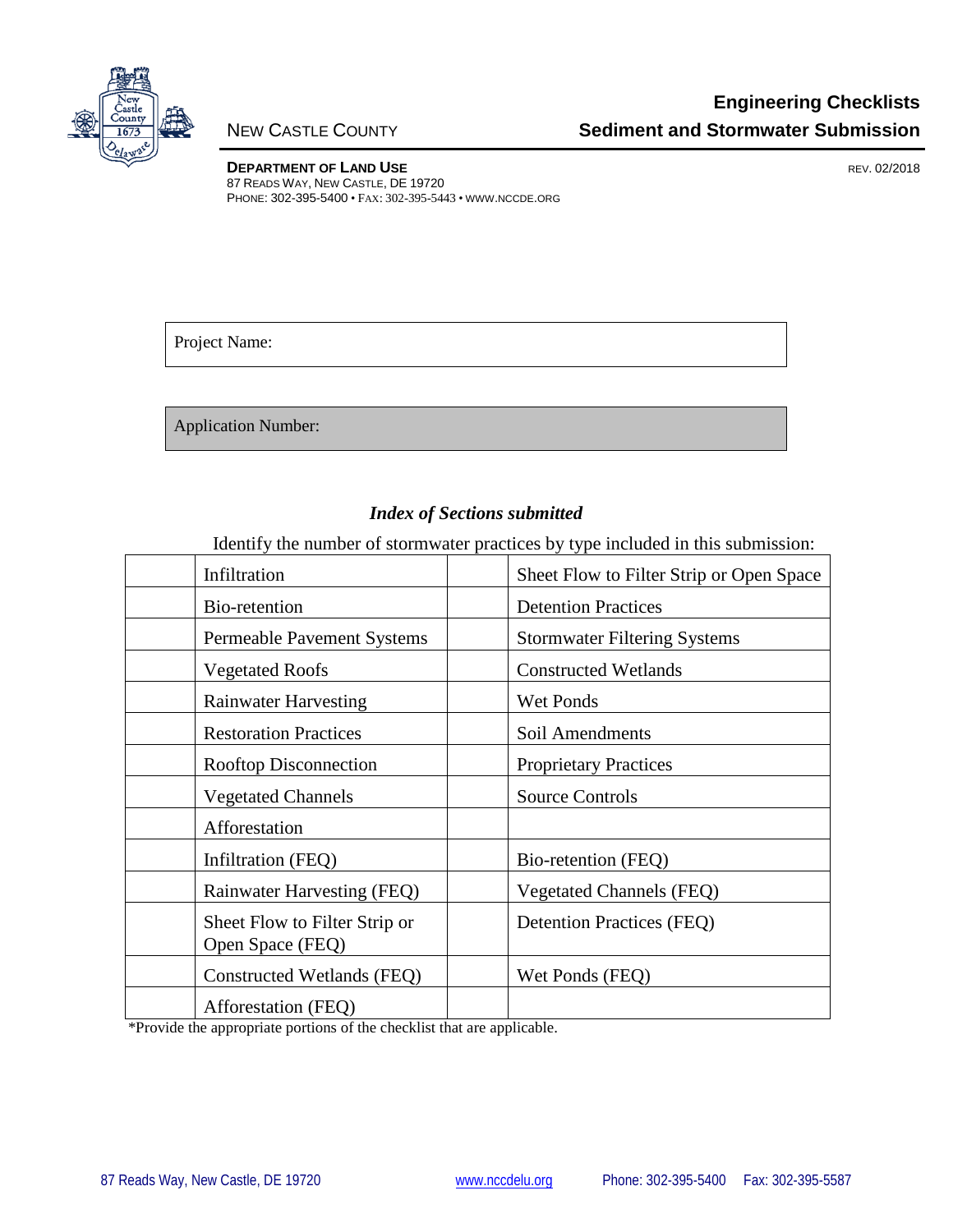### 1.0<sup>N/A</sup> STANDARD SUBMISSION REQUIREMENTS  $\frac{\text{N/A}}{\text{omp}}$ <br>N/A

Incomplete submissions will result in an "Incomplete Submission" Fee.

- 1.1  $N/\sqrt{\bullet}$  Completed checklist signed, sealed and dated by a Delaware P.E. /P.L.S. (NCCC Chapter 12, Section 03.006)
- 1.2 N/A Completed DNREC Preliminary, Sediment and Stormwater Management Plan Review Checklist **or** Combined Steps 2 & 3 Sediment and Stormwater Management Plan Review Checklist
- Provide a 1.5"x3" (ht. by width) clear area for an approval stamp in the center right of each sheet. 1.3  $N/A - 1$
- 1.4  $N/$  One copy of all necessary calculations signed, sealed and dated by a Delaware P.E. /P.L.S. (DSSR)  $N/A$   $\neg$
- One set of electronic plans submitted through ePlans in accordance with the NCC eServices Electronic Plan Review Submittal Standards  $1.5 N/A$
- 1.6  $\frac{N}{4}$  Submit review fees, in accordance with NCCC Chapter 40 Appendix 2, as amended
	- 1.6.1  $\frac{N}{N}$  Total acreage = \_\_\_\_\_\_\_\_\_\_\_\_\_\_ ac.
	- 1.6.2 \_\_\_\_\_ Total disturbed acreage = \_\_\_\_\_\_\_\_\_ ac @ fee per disturbed acre = \$\_\_\_\_\_\_\_\_\_\_\_\_\_ N/A
		- *Notes:* Minimum fee required is based on 1 acre disturbance

Fee for total acreage required when disturbed area exceeds 80% of total acreage.

#### 2.0<sup>N/A</sup><sup> $\leq$ </sup> STORMWATER DESIGN REPORT (in addition to those requirements listed in the **DNREC Sediment and Stormwater Management Plan Review Checklist)**

2.1  $N/4$  Narrative 2.1.1  $N/\sqrt{N}$  Table of contents 2.1.2  $\frac{N}{4}$  Discuss how natural detention/retention features are incorporated into design 2.1.3  $\frac{N}{4}$  Discuss the basis of all assumptions used for establishing values for CN, Tc, etc. 2.1.4  $\frac{N}{4}$  Comment upon compliance with DSSR, Article 22 of the NCCC Chapter 40 and NCCC Chapter 12. Identify any non-compliance and submit appropriate waiver requests 2.1.5  $\frac{N}{4}$  Summary of peak flow rates and volumes at site discharge point(s) 2.1.6  $\frac{N}{4}$  Hazard classification of ponds (NRCS Small Pond Code 378 or TR-60) 2.1.7  $\frac{N}{4}$  Specifics of foundation study provided in the sequence of construction to meet requirements of NRCS Small Pond Code 378 Design Criteria for Embankment Ponds 2.1.8  $\frac{N}{4}$  Methods used for pre- and post-development analysis (TR-55, TR-20 or other accepted methods) 2.1.9  $\frac{N}{\sqrt{N}}$  Methods used for stage-storage and discharge calculations (account for tail water)<br>2.1.10  $N/\sqrt{N}$  Methods used for Reservoir Routing 2.1.10  $N/\sqrt{\bullet}$  Methods used for Reservoir Routing 2.1.11  $N/\sqrt{N}$  Software used for hydrologic, hydraulic and routing calculations 2.1.12  $\frac{N}{4}$  Drainage easements (methodology and rationale for defining easements) (NCCC Chapter 12, Section 04.005 and 05.006.A.6) 2.1.13  $\frac{N}{4}$  Culvert design/analysis (NCCC Chapter 12, Section 04.003) 2.1.13.1  $N/1$  Methodology and software used for design 2.1.13.2  $N/2$  Design storms (NCCC Chapter 12, Section 04.002.E) 2.1.14  $N/\sqrt{N}$  Storm sewer design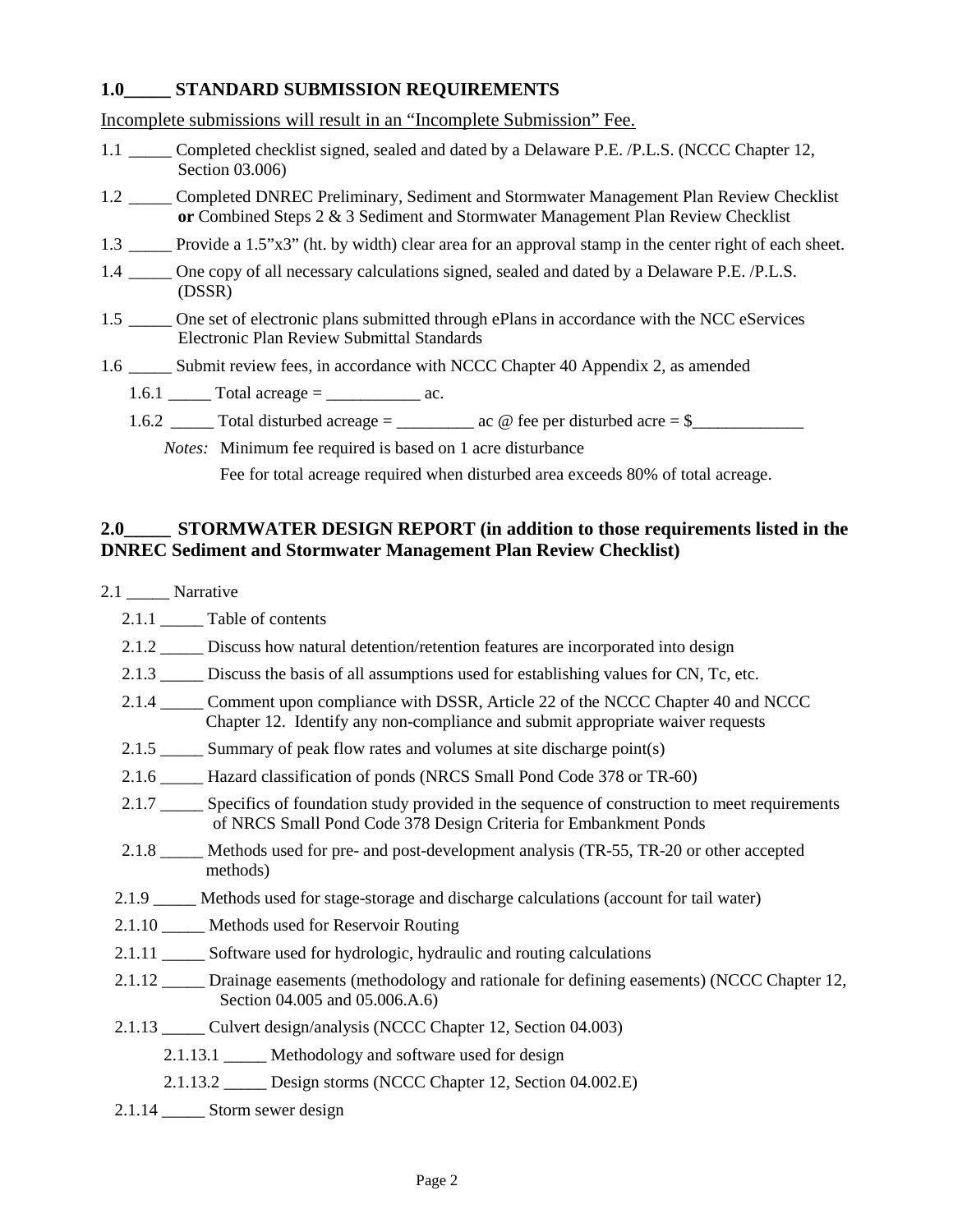2.1.14.1  $\frac{N}{\sqrt{N}}$  Design storm frequencies (25-year in sumps, 10-year otherwise). Provisions must be made to provide building protection and to safely convey the 100-year storm overland to the designated stormwater facility with the conveyance system credited with 50% of its design storm capacity (NCCC Chapter 12, Sections, 04.001.E, 04.002.E and 04.003) 2.1.14.2  $\frac{N}{4}$  Methodology and software used for design Methodology and software used for hydraulic grade line analysis, including head and tail water assumptions to verify system capacity (NCCC Chapter 12, Section 04.003.C) 2.2  $\frac{N}{4}$  Pre-Development Drainage Area Plan (Maximum scale 1-inch = 100-feet) All plan information shall be based on field verified topography whenever possible. 2.2.1  $\frac{N}{\sqrt{N}}$  Delineation of area(s) draining to sump(s) with the extent of ponding and outlet defined (NCCC Chapter 12, Section 04.011.E) 2.3  $N/4$  Post-Development Drainage Area Plan (Maximum scale 1-inch = 100-feet) 2.3.1  $\frac{N}{4}$  All items required for the pre-development drainage plan (See Checklist Section 2.2) 2.3.2  $N/4$  Proposed development 2.3.3  $\frac{N}{4}$  Show how off-site areas are collected and directed through/around the site (NCCC Chapter 12, Section 04.001) Show proposed storm sewer with all catch basins, junction boxes and outlets with structure ID's labeled 2.3.5  $\frac{N}{\sqrt{N}}$  Show all culverts with structures labeled 2.3.6  $\frac{N}{4}$  Show all existing drainage easements per deed search and all proposed easements (NCCC Chapter 12) (i.e.: storm sewer, stormwater maintenance, stormwater access, sanitary, drainage) 2.3.7  $\frac{N}{\sqrt{N}}$  Demonstrate that the 100-year storm event can be conveyed to the SWM facility or site outfall without impacting structures and within all drainage easements (NCCC Chapter 12, Section 04.001.E) 2.4  $\frac{N}{4}$  Inundation Plan and computations: Proposed development (include top of foundation for all buildings) (NCCC Chapter 12, Section 04.001.E) 2.5  $\frac{N}{4}$  Calculations: 2.5.1  $\frac{N}{4}$  Stage-storage and discharge calculations, both composite and individual devices, within the outlet structure configuration. \*\*Construction plans, include plan view of each facility, a detail of outlet structure(s) (if applicable), and emergency spillway (if applicable) with all dimensions and elevations. 2.5.2  $\frac{N}{\sqrt{N}}$  Hydrograph time length shall extend 24 hours past the peak of the design storm events. All time steps (dt) shall be no greater than 0.05 hrs. 2.5.3  $\frac{N}{4}$  Calculations to justify sizing of fore-bays and sediment disposal areas 2.5.4  $\frac{N}{4}$  Calculations for saturation zone for embankments (phreatic line) 2.5.5  $\frac{N}{4}$ Chart used to determine number and size of anti-seep collars (DESCH) 2.5.6  $\frac{N}{4}$  Water surface profiles for establishing limits of floodplain (NCCC Chapter 40, Section10.302) 2.5.6.1  $N/A$  Calculations for peak discharge (provide and justify all input data)<br>2.5.6.2  $N/A$  Cross sectional data and locations 2.5.6.2  $\frac{N}{\sqrt{N}}$  Cross sectional data and locations 2.5.6.3  $N/A$  Water surface elevations by appropriate hydraulic software, calculation or method. (Justify Manning's "n" values and the starting WSEL) 2.1.14.3  $N/\sqrt{N}$  $2.3.4$  N/A  $\overline{V}$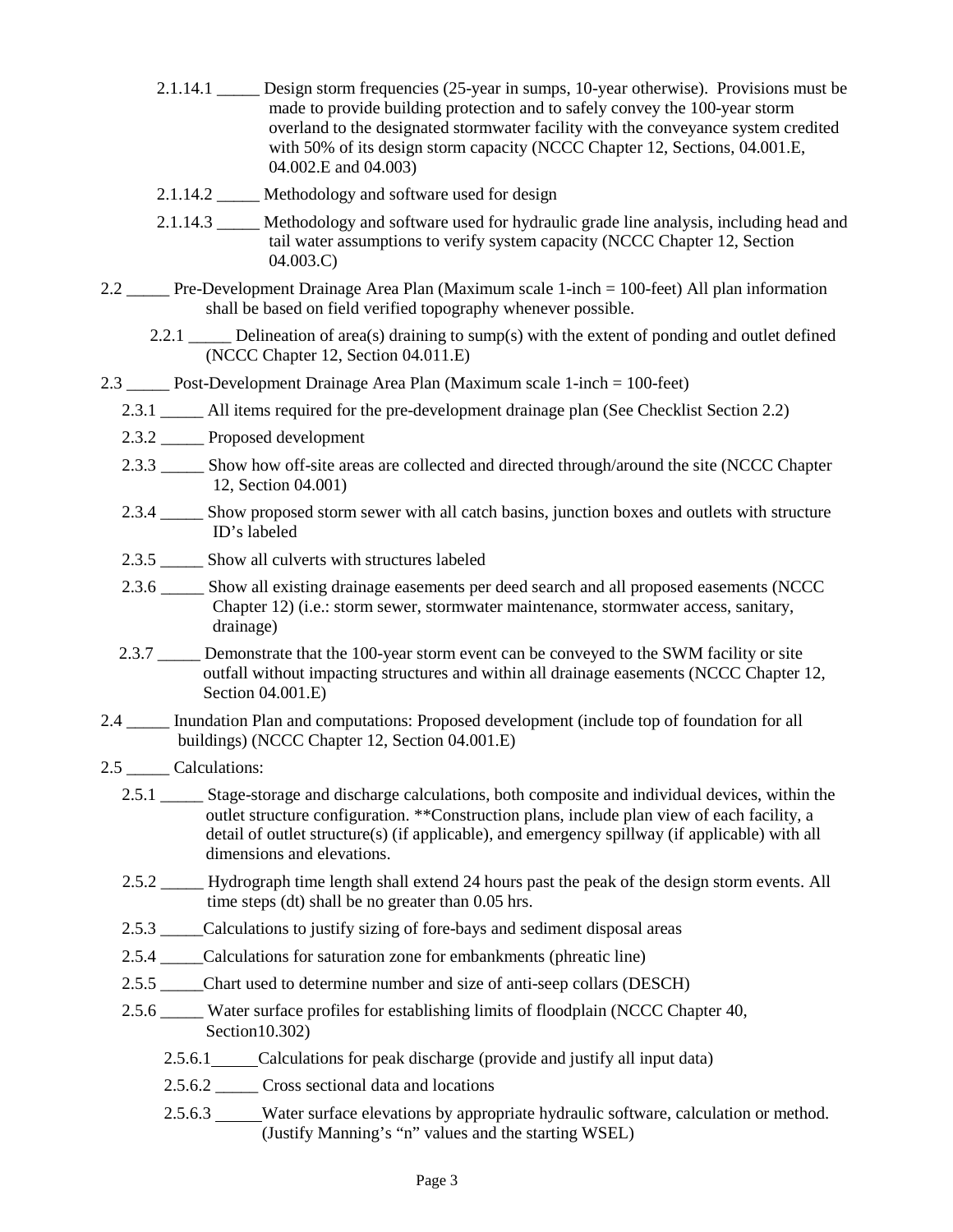| 2.5.6.4 $N/\sqrt{N}$ Method of calibration for all flood studies                                                                                       |
|--------------------------------------------------------------------------------------------------------------------------------------------------------|
| 2.5.7 N/ Culvert design/analysis (NCCC Chapter 12, Section 04.003.D)                                                                                   |
| 2.5.7.1 $N/\sqrt{N}$ Peak discharge calculations for design storms and the 100 year storm                                                              |
| 2.5.7.2 $N/\sqrt{N}$ Specify and justify headwater and tailwater elevations, K values and all other<br>assumptions                                     |
| 2.5.7.3 $N/\sqrt{N}$ Design/analysis for the design storm and 100-year storm by appropriate culvert<br>analysis software                               |
| 2.5.7.4 $N/\sqrt{N}$ Incorporate road or overflow profile                                                                                              |
| 2.5.8 N/ <a>Open Channel (NCCC Chapter 12, Section 04.001.B)</a>                                                                                       |
| 2.5.8.1 $N/\sqrt{N}$ Engineering analysis and computations (NCCC Chapter 12, Section 04.001.B)                                                         |
| 2.5.8.2 $N/\sqrt{N}$ Outlet protection design for all outlets (DESCH 3.3.10)                                                                           |
| 2.5.8.3 N/ $\sqrt{\phantom{a}}$ Vegetated and lined channels designed using tractive force analysis per Design Guide<br>1 of DESCH 3.3.3 and 3.3.4)    |
| 2.5.9 N/ $\sqrt{\phantom{a}}$ Closed Channel (NCCC Chapter 12, Section 04.001.C)                                                                       |
| 2.5.9.1 $N/\sqrt{N}$ Computation design analysis with Gradeline analysis (NCC Chapter 12, Section<br>04.003)                                           |
| 2.5.9.2 $\frac{N}{N}$ Outlet protection design for all outlets (DESCH 3.3.10)                                                                          |
| 2.5.9.3 $N/\sqrt{ }$ Off-street profiles provided on construction plans.                                                                               |
| 2.5.10 $N/\sqrt{\sqrt{2}}$ Sediment Basin and Traps                                                                                                    |
| 2.5.10.1 N/ $\sqrt{\phantom{a}}$ Required dimensional data from the Standard Detail and Specifications (DESCH)                                         |
| 2.5.10.2 $N/\sqrt{\sqrt{2}}$ Provide a physical marker to indicate the depth of sediment accumulation for<br>cleanout                                  |
| 2.5.10.3 $N/\sqrt{N}$ Demonstrate that de-watering skimmer can drain sediment basin within 48 hours.                                                   |
| 2.5.11 N/1 Soils Analysis Report - include testing results, seasonal high water table elevation, and<br>infiltration testing results (if, applicable). |
| 3.0 <sup>N/A</sup> STORMWATER MANAGEMENT POND DESIGN                                                                                                   |

## **FACILITY ID**   $N/I$ <br>CII<br> $N/I$

- 3.1 WAN Specify type of pond: excavation, embankment or TR-60 (Circle one) Compliance with NRCS Small Pond Code 378 or TR-60, as applicable (DSSR)
- 3.2  $\frac{N}{4}$  Cross section of the dam through the principal spillway (include elevations for all elements to be shown in the cross section) (NRCS Small Pond Code 378)
	- 3.2.1  $N/\sqrt{N}$  Existing contours
	- 3.2.2  $\frac{N}{\sqrt{N}}$  Proposed contours (slopes no steeper than 3:1 inside, 3:1 outside, top width at least 6-feet, 10-feet wide if used for maintenance access) (NRCS Small Pond Code 378 and NCCC Chapter 12, Section 05.006.B.6)
	- 3.2.3  $\frac{N}{4}$  Cutoff trench (bottom width and depth at least 4-feet; side slopes not steeper than 1:1) (NRCS Small Pond Code 378)
	- 3.2.4  $\frac{N}{4}$  Impervious core top width, material, side slope and height (at least = 10-yr WSEL) (NRCS Small Pond Code 378)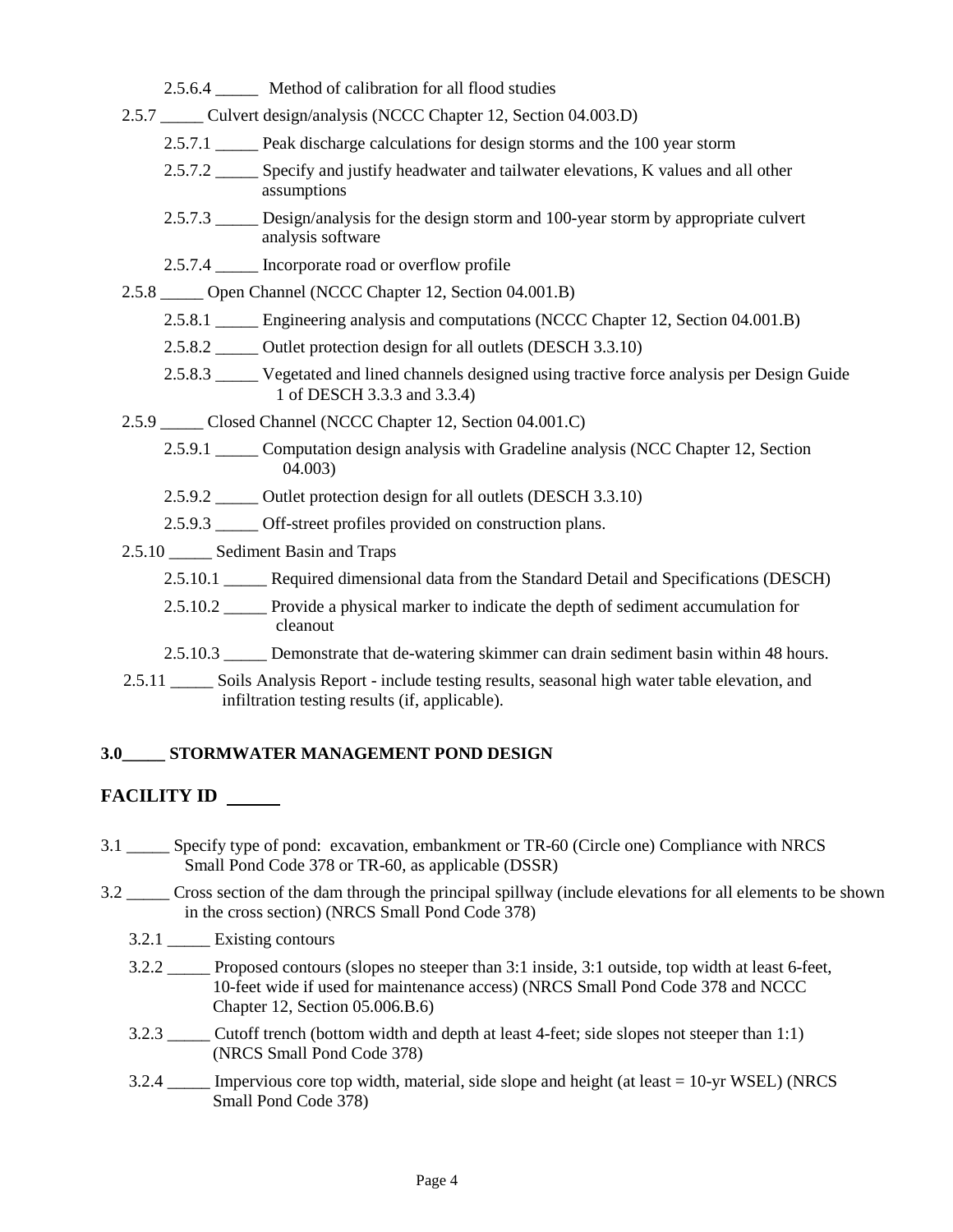|  | 3.2.5 N/ $\sqrt{\bullet}$ Outlet structure per the DSSR (size and elevation of all openings, trash rack, anti-vortex<br>device, structural detail of the outfall and its foundation. Include all details with dimensions,<br>elevations and material specs) (DSSR and NCCC Chapter 12, Section 05.006) |
|--|--------------------------------------------------------------------------------------------------------------------------------------------------------------------------------------------------------------------------------------------------------------------------------------------------------|
|  | 3.2.6 N/ $\sqrt{\phantom{a}}$ Specify pipe diameter, material, length, slope and water tight couplings (RCP required for<br>all embankment ponds, other materials may be specified for excavated ponds (NRCS Small<br>Pond Code 378)                                                                   |
|  | 3.2.7 N/1 Phreatic line (start at the permanent pool elevation for wet pond or the 10-yr WSEL for dry<br>ponds and follow a 4:1 slope, label the saturated length)                                                                                                                                     |
|  | 3.2.8 M/ $\sqrt{\phantom{a}}$ Anti-Seep Collars (provide details and specify material, size, spacing and location on pipe)<br>(note NRCS Small Pond Code 378 specifications and DESCH)                                                                                                                 |
|  | 3.2.9 N/ $\sqrt{\phantom{a}}$ Bedding for concrete pipe (include detail) (NRCS Small Pond Code 378)                                                                                                                                                                                                    |
|  | 3.2.10 N/A Emergency spillway (1-foot above crest elevation of principal spillway) (NRCS Small Pond<br>Code 378)                                                                                                                                                                                       |
|  | 3.2.11 N/ $\sqrt{\bullet}$ Outlet protection (Provide plan and cross-sectional detail) (DESCH)                                                                                                                                                                                                         |
|  | 3.2.12 $N/\sqrt{\bullet}$ Top of the dam (must be at least 1-foot above the design water depth in the spillway and 2-<br>feet above for dams having drainage area greater than 20-acres) (constructed = $\text{design} + 5\%$<br>for settlement) (NRCS Small Pond Code 378)                            |
|  | 3.2.13 <b>N/4</b> Water surface elevation for permanent pool and all design storms                                                                                                                                                                                                                     |
|  | 3.2.14 $N/\sqrt{N}$ Inlet and outlet inverts of all pipes                                                                                                                                                                                                                                              |
|  | 3.2.15 $\frac{N}{\sqrt{2}}$ Means to drain the permanent pool or note that pumping is the means to drain                                                                                                                                                                                               |
|  | 3.2.16 $N/\sqrt{ }$ Safety and aquatic benches (at least 10-feet wide)                                                                                                                                                                                                                                 |
|  | 3.2.17 N/A Seasonal high ground water table (SHGWT) is at least 3-feet below the bottom of a dry<br>pond or is at or below permanent pool elevation of a wet pond. (NCCC Chapter 12, Section<br>05.006.B.4)                                                                                            |
|  | 3.2.18 $N/\sqrt{\sqrt{2}}$ Permanent pool is no deeper than 5-feet – minimum 3-feet deep over 50% of surface area<br>(NCCC Chapter 12, Section 05.006.B.4)                                                                                                                                             |
|  | 3.3 N/A Profile of the dam through the centerline of embankment (NRCS Small Pond Code 378)                                                                                                                                                                                                             |
|  | 3.3.1 $N/\sqrt{N}$ Existing and proposed ground                                                                                                                                                                                                                                                        |
|  | 3.3.2 $N/\sqrt{N}$ Top of the dam, constructed and settled                                                                                                                                                                                                                                             |
|  | 3.3.3 N/ <a>Location of emergency spillway</a>                                                                                                                                                                                                                                                         |
|  | 3.3.4 N/ $\sqrt{\phantom{a}}$ Top of the impervious core and bottom of the cut off trench                                                                                                                                                                                                              |
|  | 3.4 N/A Profile along centerline of the emergency spillway (NRCS Small Pond Code 378)                                                                                                                                                                                                                  |
|  | 3.4.1 $N/ \mathbf{Y} $ Existing ground                                                                                                                                                                                                                                                                 |
|  | 3.4.2 MAY Inlet Control Level (L at least 16-feet) and outlet sections (DESCH 3.1.4)                                                                                                                                                                                                                   |
|  | 3.4.3 N/ $\sqrt{\phantom{a}}$ Length and slope of the outlet channel                                                                                                                                                                                                                                   |
|  | 7.4.4 $\frac{N}{\sqrt{N}}$ If emergency spillway is proposed in fill, provide details for structural spillway                                                                                                                                                                                          |
|  | 3.5 N/A     Plan View Requirements                                                                                                                                                                                                                                                                     |
|  | 3.5.1 $N/\sqrt{N}$ Existing and proposed contours (1-foot intervals)                                                                                                                                                                                                                                   |
|  | 3.5.2 <u>N/A Label</u> facility ID, drainage area to facility (acres), amount of impervious cover within<br>drainage area (acres)                                                                                                                                                                      |
|  | 3.5.2 <b>N/4<sup><math>\bullet</math></sup></b> Location of test borings, with seasonally high ground water elevation specified                                                                                                                                                                        |
|  | 3.5.3 N/ $\sqrt{\phantom{a}}$ Type of soil (USGS classification) to be used in dam, core and cut off trench                                                                                                                                                                                            |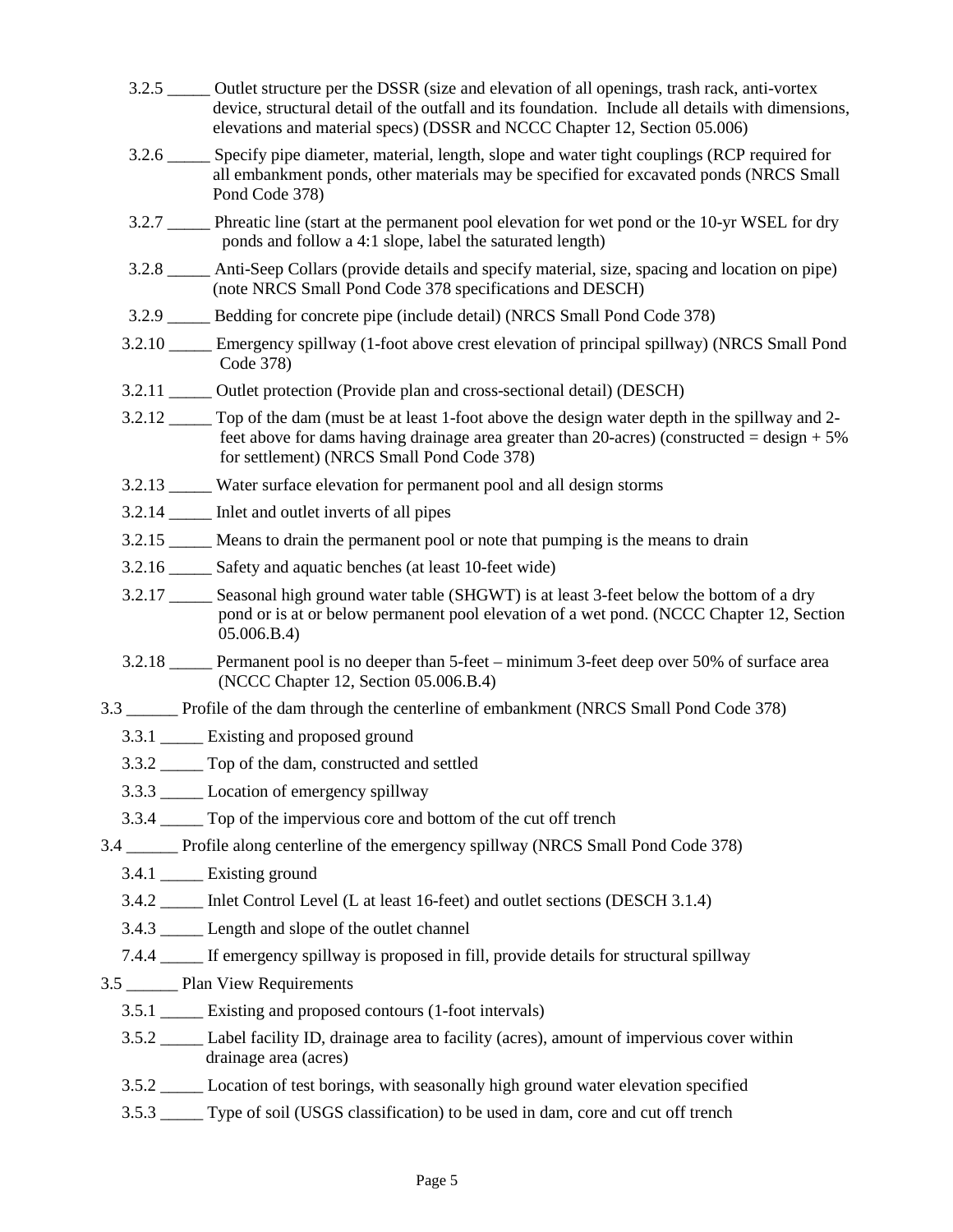3.5.4  $\frac{N}{4}$  Inflow and outflow pipes with invert elevations, outlet channel and protection 3.5.5  $\frac{N}{\sqrt{N}}$  Emergency spillway and its outlet channel 3.5.6  $\frac{N}{\sqrt{N}}$  Fore-bays sized for minimum volume of 2% of 2-year runoff volume 3.5.7  $\frac{N}{4}$  Sediment disposal area or note indicating off-site disposal to a permitted facility 3.5.7.1  $N/4$  Depth (maximum 1-foot) 3.5.7.2  $\frac{N}{4}$  Slope (maximum 5%) 3.5.8  $\frac{N}{4}$  Stormwater management areas and all maintenance and access easements 3.5.9  $\frac{N}{\sqrt{N}}$  Minimum cross slope of 2% provided across bottom of facility (dry pond)<br>3.5.10  $\sqrt{N}$  Label facility ID drainage area to facility (acres) amount of impervious c 3.5.10  $\sqrt{\phantom{a}}$  Label facility ID, drainage area to facility (acres), amount of impervious cover within drainage area (acres)  $3.6 \underline{N/A}$  Plan Notes 3.6.1  $\frac{N}{4}$  Methods of achieving adequate compaction for construction of dams 3.6.2  $N/\sqrt{N}$  Lift thickness 3.6.3  $N/\sqrt{N}$  Degree of compaction 3.6.4  $\frac{N}{4}$  Method for compaction around and above barrel. Note on the plan that the Certified Construction Reviewer and the NCCDLU Engineer or Inspector shall receive copies of all material/compaction evaluation and/or testing. 3.7  $N/A$  Inspection and Maintenance (Plan requirement) 3.7.3  $\frac{N}{4}$  Maintenance in accordance with New Castle County Drainage Code (NCCC Chapter 12, Section 12.06.001. B1)

# **4.0<sup>N/</sup><sup>A</sup> SEDIMENT AND STORMWATER INDEX PLAN**<br> **A** 1 <sup>N/</sup><sup>A</sup> Plan view of the entire site at a reasonable scale on on

- 4.1  $N/\sqrt{N}$  Plan view of the entire site at a reasonable scale on one sheet showing limits of disturbance, Article 10 resources, project phasing, sediment controls by symbols, lot numbers, tax parcel numbers, street addresses, a north arrow and names of adjacent property owners
- 4.2  $\frac{N}{4}$  Provide note on plan that specifies whose responsibility it will be to repair and stabilize erosion and sediment controls and stormwater management practices during construction, including areas disturbed by utility companies
- 4.3  $\frac{N}{4}$  Provide note on plan that specifies whose responsibility it will be to inspect and perform maintenance and/or repairs of the stormwater management practices after construction
- Specify inspection schedule and procedure for inspection and maintenance of stormwater management practices N/A
- 4.5  $\frac{N}{4}$  General notes (see attached)

### **5.0<sup>N/A</sup><sup>N</sup> PRE-CONSTRUCTION SITE STORMWATER MANAGEMENT PLAN**<br>5.1 N/A<sup>N</sup> Identify any borrow areas for installation of pre-bulk controls and include thos

- 5.1  $N/\sqrt{\bullet}$  Identify any borrow areas for installation of pre-bulk controls and include those areas in limit of disturbance (NCCC Chapter 40, Section 22.210.C)
- 5.2  $\frac{N}{4}$  Designate areas for future septic and infiltrative stormwater practices with orange safety fence or equivalent for protection during construction
- 5.3  $\frac{N}{4}$  Provide stormwater calculations and analysis, assuming the site to be bare earth, at each discharge location for each pre-bulk control to demonstrate adequate downstream conveyance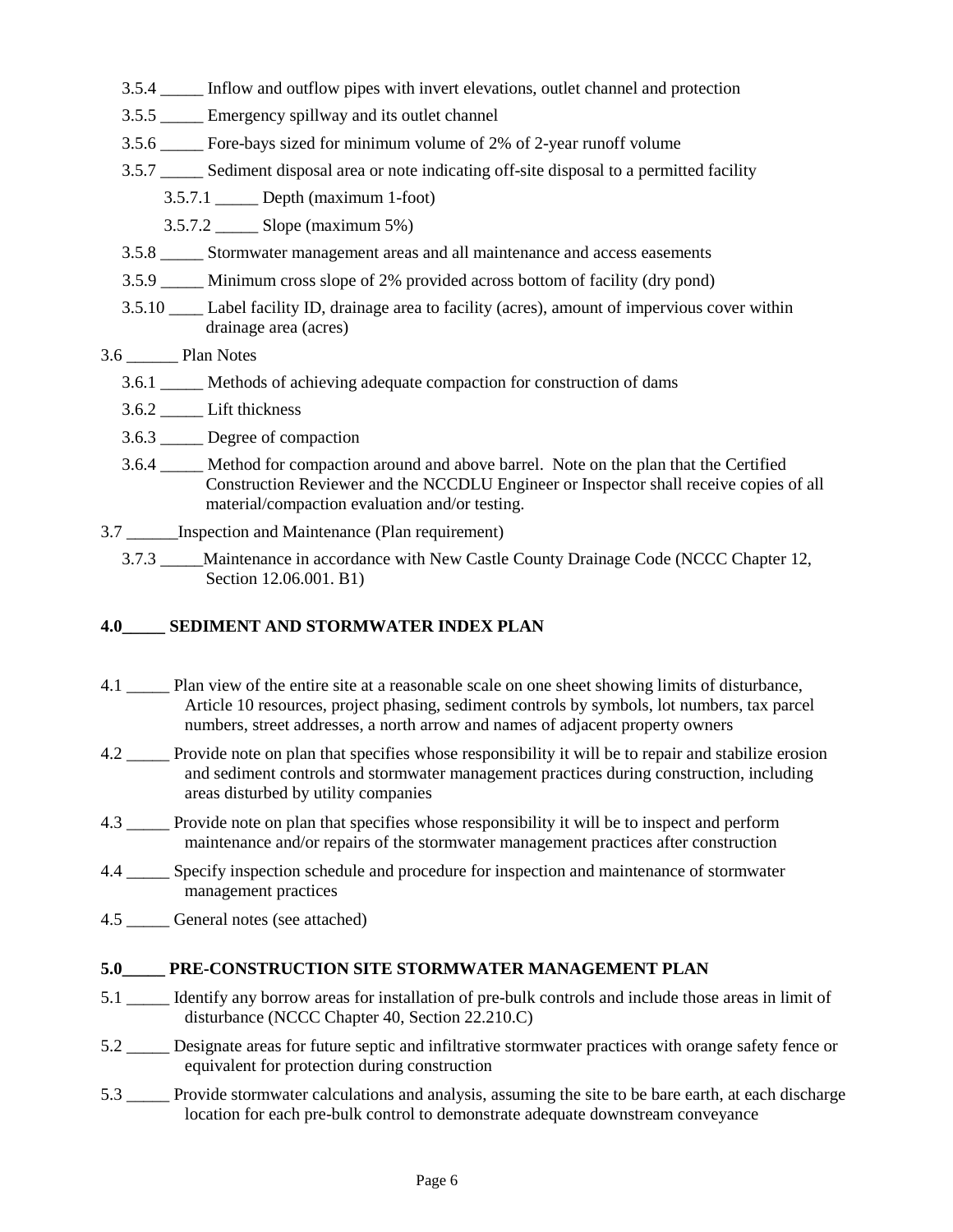- 5.4  $M/2$  Plan Requirements
	- 5.4.1  $\frac{N}{\sqrt{N}}$  Maximum scale 1-inch = 50-feet

5.4.2  $\frac{N}{\sqrt{N}}$  Delineation of all Article 10 Protected Resources (Note: For the protection of areas designated on the record plan to remain undisturbed, a minimum ten (10) foot wide buffer must be provided between any grading, sediment control practice, and/or structure and the area(s) designated to remain undisturbed.)

# **6.0<sup>N/A</sup><sup>T</sup> CONSTRUCTION SITE STORMWATER MANAGEMENT PLAN**<br>6.1 N/AT phasing and cut and fill quantities by phase . Specify temporary stockpile locati

- 6.1  $N/\sqrt{N}$  Phasing and cut and fill quantities by phase. Specify temporary stockpile location of excess cut and location from which fill will be obtained and transported. If designated cut or fill areas are on site, those areas must be included in phase
- 6.2  $\frac{N}{4}$  Plan shall show all proposed lot bulk grading including pad grading for structures, major swales, and street grades. Plan shall not show proposed buildings or structures
- 6.3  $\frac{N}{4}$  Transition from pre-bulk controls to post-bulk controls shall be consistent with specified phasing and reflected in the sequence of construction. Plan shall clearly address stabilization method and technique within specified period (i.e. 5 days)
- 6.4  $\frac{N}{4}$  Attach portion(s) of open space with post-bulk phase and provide detailed information to complete open space with completion of post-bulk phase. All open space areas shall be permanently seeded.
- 6.5  $N/4$  All berms and swales shall be stabilized by specified matting
- 6.6  $N/4$  Plan Requirements
	- 6.6.1  $N/\sqrt{N}$  North arrow
	- 6.6.2  $\frac{N}{\sqrt{N}}$  Maximum scale 1-inch = 50-feet
	- 6.6.3  $\frac{N}{4}$  Delineation of all Article 10 Protected Resources (Note: For the protection of areas designated on the record plan to remain undisturbed, a minimum ten (10) foot wide buffer must be provided between any grading, sediment control practice, and/or structure and the area(s) designated to remain undisturbed.)



#### **7.0\_\_\_ GENERAL NOTES**

A pre-construction meeting (unless waived by New Castle County) must be held prior to commencing construction. Contact New Castle County Department of Land Use via email: permits@nccde.org to schedule meeting. Failure to do so constitutes a violation of the approved Sediment and Stormwater Management Plan.



DNREC and New Castle County (NCC) personnel shall have the right to conduct on-site inspections of land disturbing activities.

All pre-construction controls must be installed, stabilized, inspected by NCC prior to bulk grading, building permit issuance, or any utility installation on non-residential projects. Prior to this Pre-Bulk Inspection no disturbance may occur on-site other than to those areas necessary to establish the pre-construction erosion and sediment controls. Install the preconstruction controls pursuant to this plan. All perimeter sediment controls, including soil stockpiles, shall be vegetatively stabilized.  $7.3$ N/A $\blacktriangleright$ 



Bulk grading of roadways, individual lots, sewer and storm utility installation must be completed, inspected, and approved prior to any building permit issuance, with the exception of model homes. Prior to scheduling the Post-Bulk Inspection, the site must be completely stabilized and fully compliant with the latest approved Sediment and Stormwater Management Plan.



NCC shall release (after approval of the Post-Bulk Inspection) building permits for those lots which are not constrained by any temporary sediment control practices (which perform a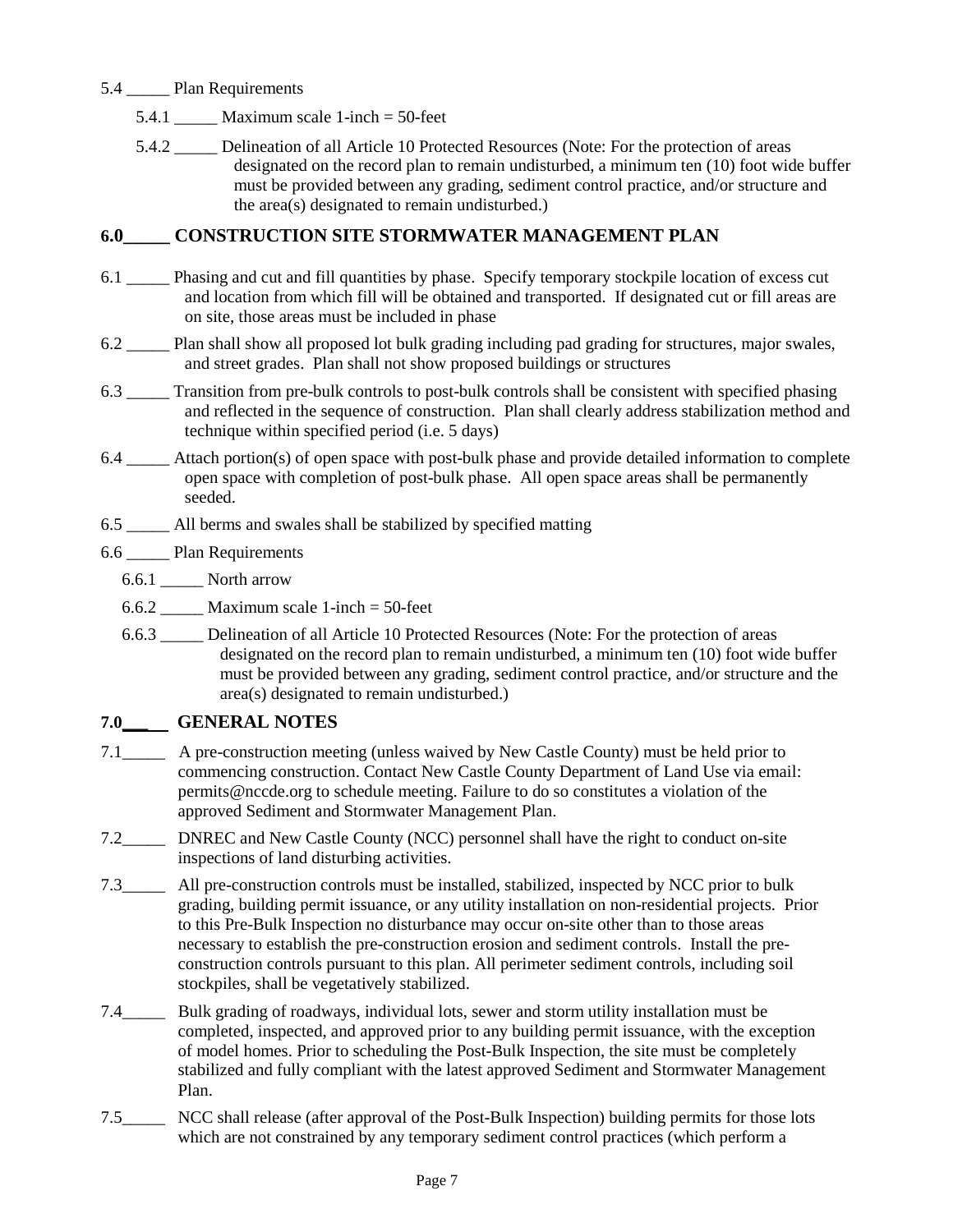necessary function for a particular phase of construction) and on lot erosion and sediment controls have been established.



N/A

7.6\_\_\_\_\_ After the Post-Bulk Inspection, additional erosion and sediment controls will be required on individual lots under construction in order to prevent sediment from accumulating on any streets, in storm sewers or developed lots. These shall include silt fence and stabilized construction entrances for those lots under construction and any addition controls as deemed necessary by the CCR or NCC E&S Inspector.

7.7  $\Box$  Unless otherwise authorized by NCC, all work must be done in accordance with the latest approved Sediment and Stormwater Management Plan. If the approved plan needs to be modified, additional sediment and stormwater management practices may be required as deemed necessary by the New Castle County Department of Land Use. If NCC determines the approved plan to be deficient, that plan will be voided, the site issued a stop work order and the submission of a revised plan will be required for review and approval by NCC.





7.8  $\Box$  The CCR is responsible for inspecting the construction of any permanent stormwater management facility and submitting an appropriate inspection checklist, signed by a P.E., for certification of that work. If the sequence of construction calls for a permanent stormwater management facility to be installed as an element of the perimeter controls, that checklist and stormwater as-built will be required prior to building permit issuance.

> All inspection reports from both the CCR and the County Engineer/Inspector shall be electronically submitted weekly to all parties included on the construction information sheet. These reports shall include a date by which all deficiencies must be resolved. Failure to resolve the deficiencies indicated on the inspection report by the given date may result in enforcement action considered appropriate by the Department.

- 7.10\_U\_I The CCR and NCC Engineer/E&S Inspector must be notified 48 hours prior to all elements of site work which require inspection. Failure to provide the appropriate notification may result in the Contractor excavating sufficient material to verify construction in accordance with the approved Sediment and Stormwater Management Plan. Should any part of a stormwater management basin embankment need to be excavated the entire embankment must be reconstructed (if applicable).  $N/l$
- 7.11  $\Box$  Limits of disturbance must be delineated in the field. Total disturbed acreage =  $\Box$  ac. The Limits of Disturbance shall be clearly defined at all times during construction. (Break down per phase(s), if applicable). N/A
- 7.12 **L** Erosion and sediment control measures shall be inspected periodically and after each rainfall. Maintenance must be performed after each inspection as necessary. Any eroded areas shall be stabilized and any accumulated sediment shall be removed and disposed of according to plan.  $N/$
- 7.13\_\_\_\_\_ Should questions arise regarding the maintenance of erosion and sediment control practices, the site contractor shall contact the consulting engineer expeditiously for technical assistance.  $N/4$
- 7.14<sup>. "T</sup>U Upon receipt of two consecutive unsatisfactory CCR and/or NCC erosion and sediment control inspection reports, the site may be issued a stop work order and a show cause hearing scheduled.  $N/\sqrt{2}$
- 7.15\_\_\_\_\_ The approved S&S Plan incorporates Pollution Prevention Practices listed under Standards and Specifications for Construction Site Pollution Prevention in the Delaware Erosion and Sediment Control Handbook, dated December 2003 and its revisions.  $N/d$
- 7.16\_\_\_\_\_ NCC shall not release building permits for those lots which are constrained by any temporary sediment control practices (i.e. sediment traps) and on which erosion and sediment controls have not been established.

#### **8.0 GENERAL SEQUENCE OF CONSTRUCTION**

Residential Plans: (Following is a template. All sequences of construction shall be site specific.)  $8.1$  N/A  $\sim$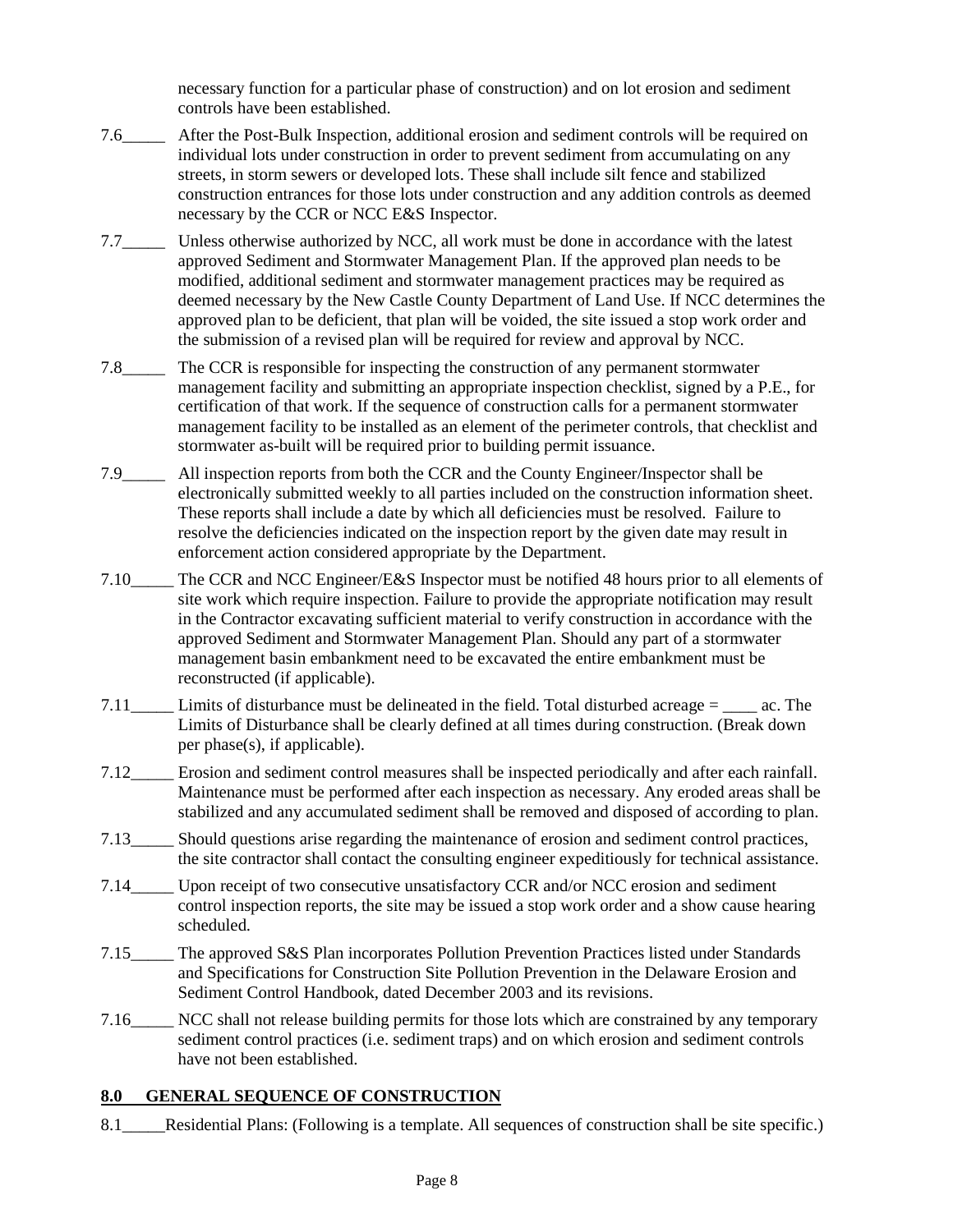*PRIOR TO STARTING CONSTRUCTION:*

1.CONTACT NEW CASTLE COUNTY (NCC) PERMITTING SECTION (302-395-5400) TO SCHEDULE A PRE-CONSTRUCTION MEETING. REVIEW THE EROSION AND SEDIMENT CONTROL PLANS AND STORMWATER MANAGEMENT PLANS PRIOR TO THE MEETING. DISCUSS ANY REVISIONS THAT MAY BE NECESSARY FOR THE PHASE.

#### **PRE-BULK:**

- 2.INSTALL STABILIZED CONSTRUCTION ENTRANCE(S).
- 3. DELINEATE THE LIMITS OF DISTURBANCE AND INSTALL PERIMETER SILT FENCE.
- 4.CLEAR AND GRUB **ONLY** THE AREAS REQUIRED TO INSTALL TEMPORARY SEDIMENT BASIN(S) AND DIVERSION SWALE/BERM(S)
- 5.INSTALL TEMPORARY SEDIMENT BASIN(S) \_\_\_\_\_\_\_\_\_\_\_\_\_\_\_\_\_ AND DIVERSION SWALE/BERM(S) \_\_\_\_\_\_\_\_\_\_\_\_\_\_\_\_\_. THE SEQUENCE OF CONSTRUCTION AND DETAILS FOR THESE FACILITIES CAN BE FOUND ON PLAN SHEETS
- \_\_\_\_\_\_\_\_\_\_\_\_\_\_\_\_\_\_\_\_\_\_\_\_\_\_\_\_\_\_\_\_\_\_\_\_\_\_\_\_\_\_\_\_. 6.REQUEST A PREBULK INSPECTION VIA E-MAIL TO THE NCC ENGINEERING SECTION. PRIOR TO REQUESTING THE INSPECTION, ALL ITEMS SHOWN ON THE PRE-CONSTRUCTION SITE STORMWATER MANAGEMENT PLAN MUST BE COMPLETED, INCLUDING, BUT NOT LIMITED TO, THE FOLLOWING:
	- a. <u>\_\_\_\_\_\_\_\_\_\_\_\_\_\_\_\_\_\_\_\_\_\_\_\_\_\_\_\_\_\_\_\_\_\_\_</u>
	- $\mathbf b$ .
	- c. <u>\_\_\_\_\_\_\_\_\_\_\_\_\_\_\_\_\_\_\_\_\_\_\_\_\_\_\_\_\_\_\_</u>
	- $d.$

NOTE: ANY ITEMS NOT COMPLETED MUST BE AGREED UPON, IN WRITING, BY NCC PRIOR TO SCHEDULING THE INSPECTION.

7. ONCE THE PREBULK INSPECTION IS APPROVED, IN WRITING, BY A NCC INSPECTOR, BULK GRADING MAY BEGIN.

#### **BULK GRADING:**

- 8.CLEAR AND GRUB OVERALL AREA, NOT TO EXCEED 20 ACRES TO ANY COMMON DISCHARGE POINT.
- 9. ESTABLISH TOPSOIL STOCKPILE(S), INCLUDING INSTALLATION OF PERIMETER CONTROLS AND ACCESS POINT, IN ACCORDANCE WITH THE APPROVED PLANS. STABILIZE IMMEDIATELY IF NO WORK IS TO OCCUR WITHIN 14 DAYS AND/OR UPON COMPLETION OF WORK.
- 10. ROUGH GRADE REMAINING AREAS.
- 11. INSTALL ALL UTILITIES, INCLUDING STORM SEWERS, CATCH BASINS, WATER LINES ETC. SANITARY SEWERS MUST BE INSTALLED IN ACCORDANCE WITH SPECIAL SERVICES INSPECTIONS AND APPROVED PLANS. INSTALL INLET PROTECTION(S) IMMEDIATELY.
- 12. INSTALL CURB AND STONE BASE WITHIN ALL ROADWAYS. INSTALL INLET PROTECTION IN ACCORDANCE WITH THE APPROVED PLAN(S).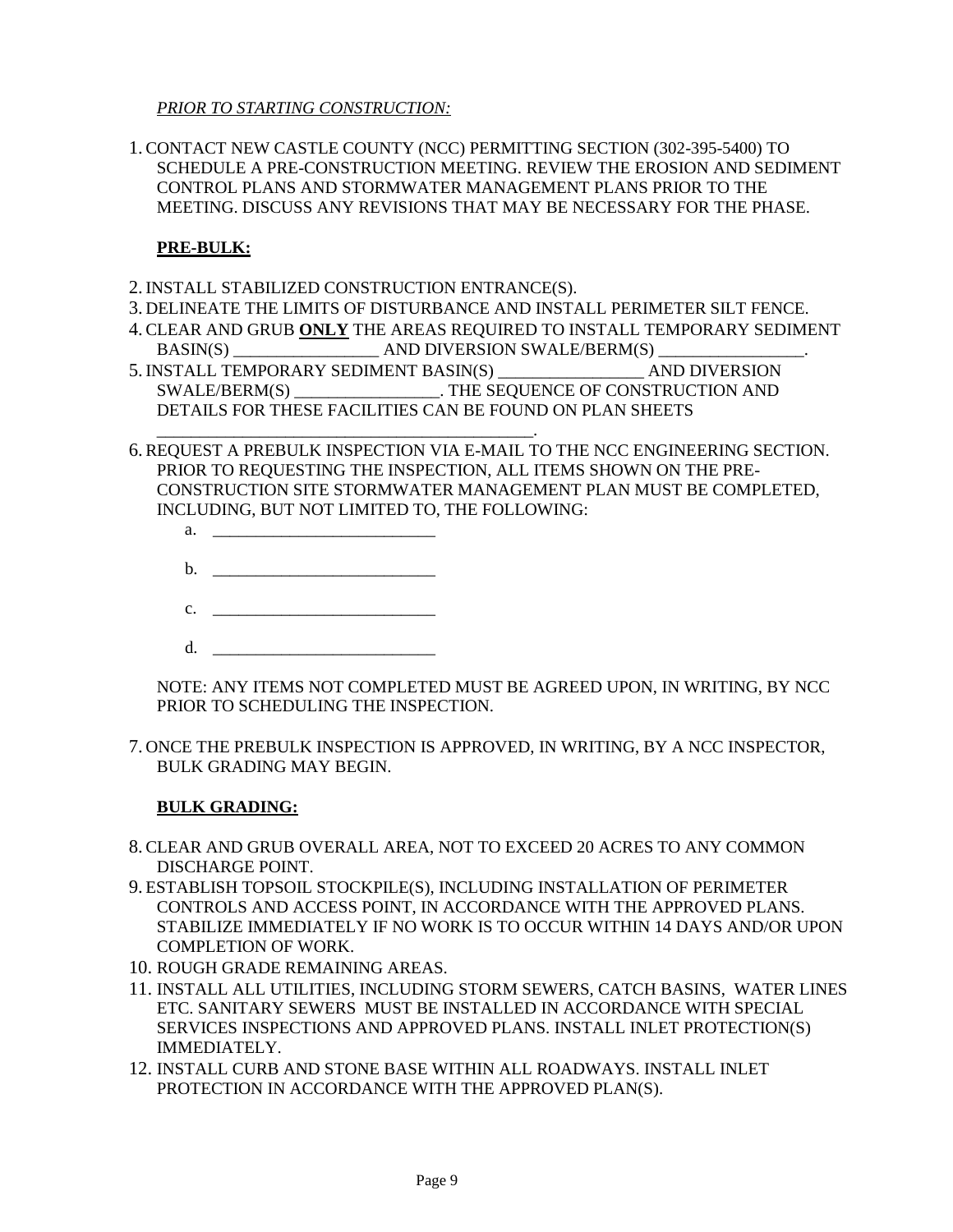- 13. MODEL HOME PERMITS MAY ONLY BE RELEASED ONCE STONE ACCESS TO THE LOT HAS BEEN ESTABLISHED AND ALL UTILITIES WITHIN THE ROADWAY ARE INSTALLED.
- 14. FINAL GRADE AND PERMANENTLY STABILIZE OPEN SPACE AREAS IN ACCORDANCE WITH THE APPOROVED LANDSCAPE PLAN.
- 15. STAGING AND MATERIALS STORAGE AREA(S) MAY NOT OCCUR IN OPEN SPACE THAT HAS BEEN PERMANENTLY STABILIZED.
- 16. ANY STREAM RESTORATION AND RE-FORESTATION MUST BE COMPLETED PRIOR TO COMPLETION OF POST-BULK.
- 17. INSTALL OR CONVERT STORMWATER MANAGEMENT FACILITIES IN ACCORDANCE WITH THE STORMWATER FACILITY COMPLETION TABLE AND PER THE APPROVED POST CONSTRUCTION STORMWATER MANAGEMENT PLAN(S), WHERE APPLICABLE.
- 18. REQUEST FOR A POST-BULK INSPECTION MUST BE MADE VIA E-MAIL TO NCC ENGINEERING SECTION. PRIOR TO REQUESTING THE INSPECTION, ALL ITEMS SHOWN ON THE CONSTRUCTION SITE STORMWATER MANAGEMENT PLAN MUST BE COMPLETED, INCLUDING, BUT NOT LIMITED TO, THE FOLLOWING:
	- a. \_\_\_\_\_\_\_\_\_\_\_\_\_\_\_\_\_\_\_\_\_\_\_\_\_\_
	- $\mathbf b$ .  $c.$
	- d. <u>\_\_\_\_\_\_\_\_\_\_\_\_\_\_\_\_\_\_\_\_\_\_\_\_\_\_\_\_\_\_\_\_\_\_\_</u>

NOTE: ANY ITEMS NOT COMPLETED MUST BE AGREED UPON, IN WRITING, BY NCC PRIOR TO SCHEDULING THE INSPECTION.

- 19. ONCE THE POSTBULK INSPECTION IS APPROVED, IN WRITING, BY A NCC INSPECTOR, HOME-BUILDING MAY BEGIN.
- 20. POST CONSTRUCTION VERIFICATION DOCUMENTATION FOR STORMWATER MANAGEMENT FACILITIES MUST BE SUBMITTED TO NCC FOR REVIEW WITHIN 60 DAYS OF FACILITY COMPLETION. FAILURE TO SUBMIT AS-BUILTS WITHIN THE REQUIRED TIME MAY RESULT IN WITHOLDING OF BUILDING PERMITS AND/OR ISSUANCE OF A VIOLATION.
- 21. OPEN SPACE REPORTS MUST BE ACCEPTED PRIOR TO 50 AND 75% OF BUILDING PERMIT ISSUANCE IN ORDER TO RELEASE ADDITIONAL PERMITS. OPEN SPACE REPORTS SHOULD BE SUBMITTED PRIOR TO THESE THRESHOLDS TO ALLOW FOR ADEQUATE TIME TO REVIEW THE SUBMISSION.
- 22. OWNERSHIP OF THE OPEN SPACE MAY BE TRANSFERED IN ACCORDANCE WITH ARTICLE 27 OF THE UNIFIED DEVELOPEMMNT CODE ONCE 50% OF BUILDING PERMITS HAVE BEEN ISSUED.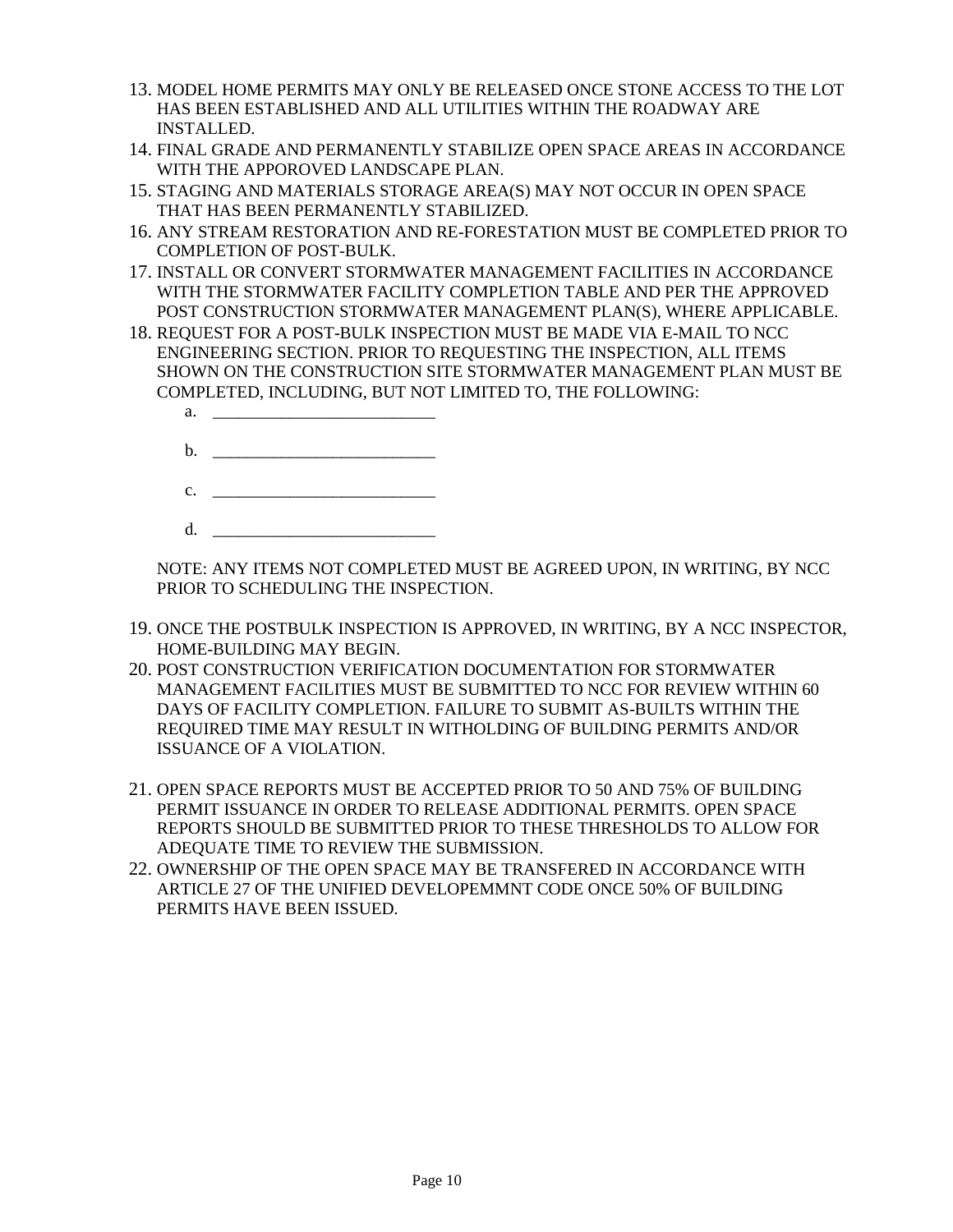#### **Sample Stormwater Facility Completion Table:**

| <b>Facility ID#</b> | Lots<br><b>Served</b>            | <b>Graded</b><br>with<br><b>Postbulk</b> | <b>Complete By</b><br>(Contributing)<br><b>Lots Permits</b><br>$\frac{0}{0}$ |
|---------------------|----------------------------------|------------------------------------------|------------------------------------------------------------------------------|
| IN1                 | $1-25;$<br>$35-60;$<br>$62 - 67$ | N <sub>o</sub>                           | 60%                                                                          |
| SW1                 | $26 - 34$ ;<br>$61;68-$<br>70    | Yes                                      | 50%                                                                          |
| BR <sub>1</sub>     | $71-101;$<br>126-130             | Yes                                      | 90%                                                                          |
| ST <sub>1</sub>     | 102-125                          | Yes                                      | 50%                                                                          |
|                     |                                  |                                          |                                                                              |

8.2 $N/\sqrt{N}$  Non-Residential Plans: (Following is a template. All sequences of construction shall be site specific.)

#### *PRIOR TO STARTING CONSTRUCTION:*

1.CONTACT NEW CASTLE COUNTY (NCC) PERMITTING SECTION (302-395-5400) TO SCHEDULE A PRE-CONSTRUCTION MEETING. REVIEW THE EROSION AND SEDIMENT CONTROL PLANS AND STORMWATER MANAGEMENT PLANS PRIOR TO THE MEETING. DISCUSS ANY REVISIONS THAT MAY BE NECESSARY FOR THE PHASE.

#### **PRE-BULK:**

2.INSTALL STABILIZED CONSTRUCTION ENTRANCE(S).

\_\_\_\_\_\_\_\_\_\_\_\_\_\_\_\_\_\_\_\_\_\_\_\_\_\_\_\_\_\_\_\_\_\_\_\_\_\_\_\_\_\_\_\_.

- 3. DELINEATE THE LIMITS OF DISTURBANCE AND INSTALL PERIMETER SILT FENCE.
- 4.CLEAR AND GRUB **ONLY** THE AREAS REQUIRED TO INSTALL TEMPORARY SEDIMENT BASIN(S) \_\_\_\_\_\_\_\_\_\_\_\_\_\_\_\_\_ AND DIVERSION SWALE/BERM(S) \_\_\_\_\_\_\_\_\_\_\_\_\_\_\_\_\_.
- 5. INSTALL TEMPORARY SEDIMENT BASIN(S) AND DIVERSION SWALE/BERM(S) \_\_\_\_\_\_\_\_\_\_\_\_\_\_\_\_\_. THE SEQUENCE OF CONSTRUCTION AND DETAILS FOR THESE FACILITIES CAN BE FOUND ON PLAN SHEETS
- 6.REQUEST A PERIMETER CONTROL INSPECTION VIA E-MAIL TO THE NCC ENGINEERING SECTION. PRIOR TO REQUESTING THE INSPECTION, ALL ITEMS SHOWN ON THE PRE-CONSTRUCTION SITE STORMWATER MANAGEMENT PLAN MUST BE COMPLETED, INCLUDING, BUT NOT LIMITED TO, THE FOLLOWING:
	- a. \_\_\_\_\_\_\_\_\_\_\_\_\_\_\_\_\_\_\_\_\_\_\_\_\_\_
	- b. \_\_\_\_\_\_\_\_\_\_\_\_\_\_\_\_\_\_\_\_\_\_\_\_\_\_
	- c. \_\_\_\_\_\_\_\_\_\_\_\_\_\_\_\_\_\_\_\_\_\_\_\_\_\_
	- $d.$

NOTE: ANY ITEMS NOT COMPLETED MUST BE AGREED UPON, IN WRITING, BY NCC PRIOR TO SCHEDULING THE INSPECTION.